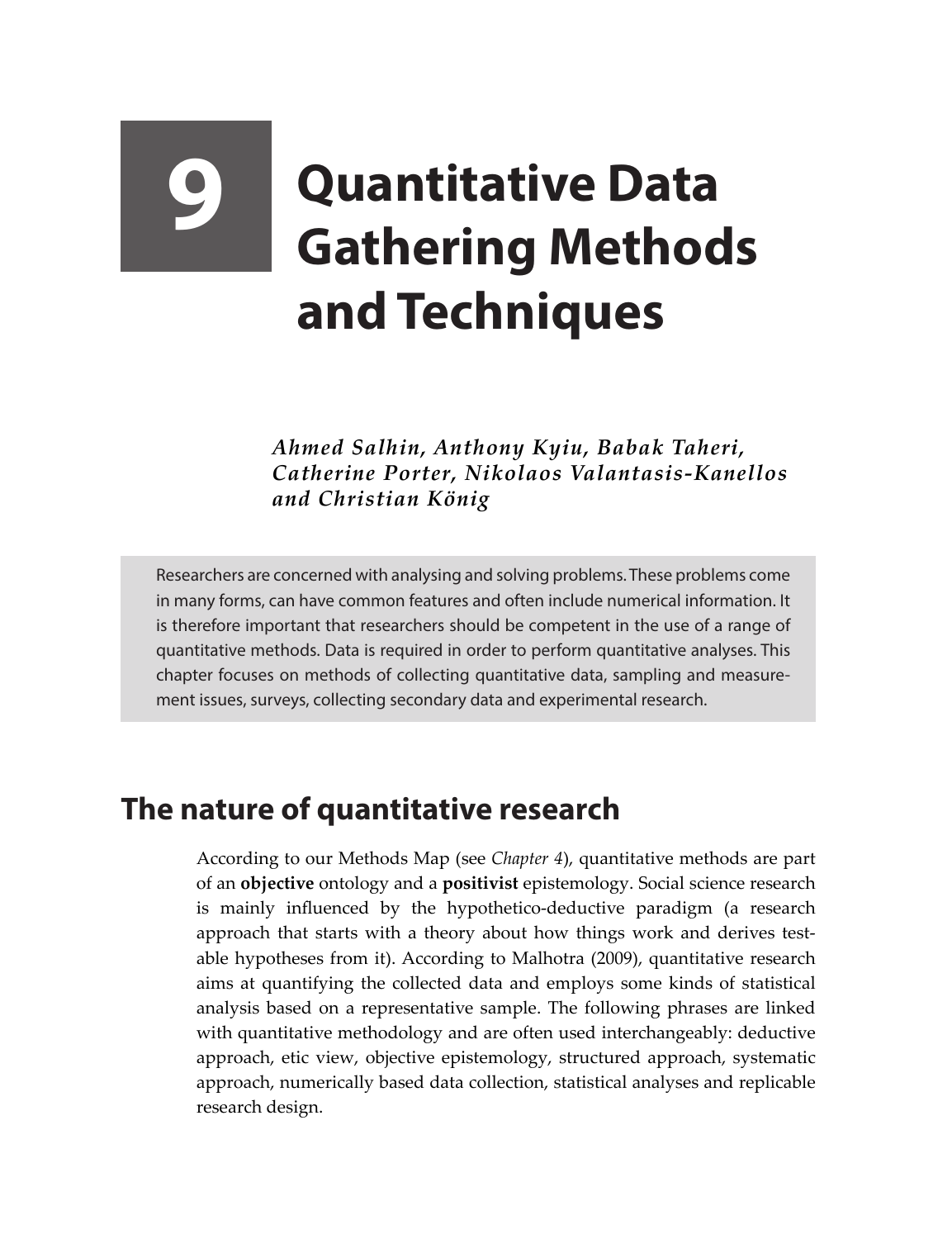In other words, quantitative studies have four main characteristics:

- **1** systematic/reconstructed logic and linear path (step-by-step straight line);
- **2** data which is hard in nature (e.g. numbers);
- **3** a reliance on positivist principles and an emphasis on measuring variables and testing hypotheses and
- **4** they usually verify or falsify a pre-existing relationship or hypothesis.

Advantages of using quantitative data relative to qualitative data include the broad comparability of answers, speed of data collection and the 'power of numbers'. Qualitative questions can be asked in a quantitative survey, but responses (and resultant data) are much more structured (and, some may say, restrictive).

The data that you need to collect will very much be driven by the research question you are trying to answer (see Box 9.1). This needs to be very specific and will drive both your data collection *method* and *sampling*. We discuss these terms below.

#### **Box 9.1: Examples of research questions suited for quantitative analysis**

In its simplest form, a quantitative research question will try to quantify the variables you wish to examine.

*e.g. 'What is the average change in a company's value after merger and acquisition transactions?'*

Another researcher might wish to identify the differences between two or more groups on one or more variables.

*e.g. 'What is the difference in value between financial and non-financial companies after merger and acquisition transactions?'*

Finally, a researcher might wish to explore the relationship between one or more variables on one or more groups. This type of research is mostly associated with experiments and the identification of causal relationships as will be discussed later in the chapter.

*e.g. 'What is the relationship between leverage and the value of a company after merger and acquisition transactions?'*